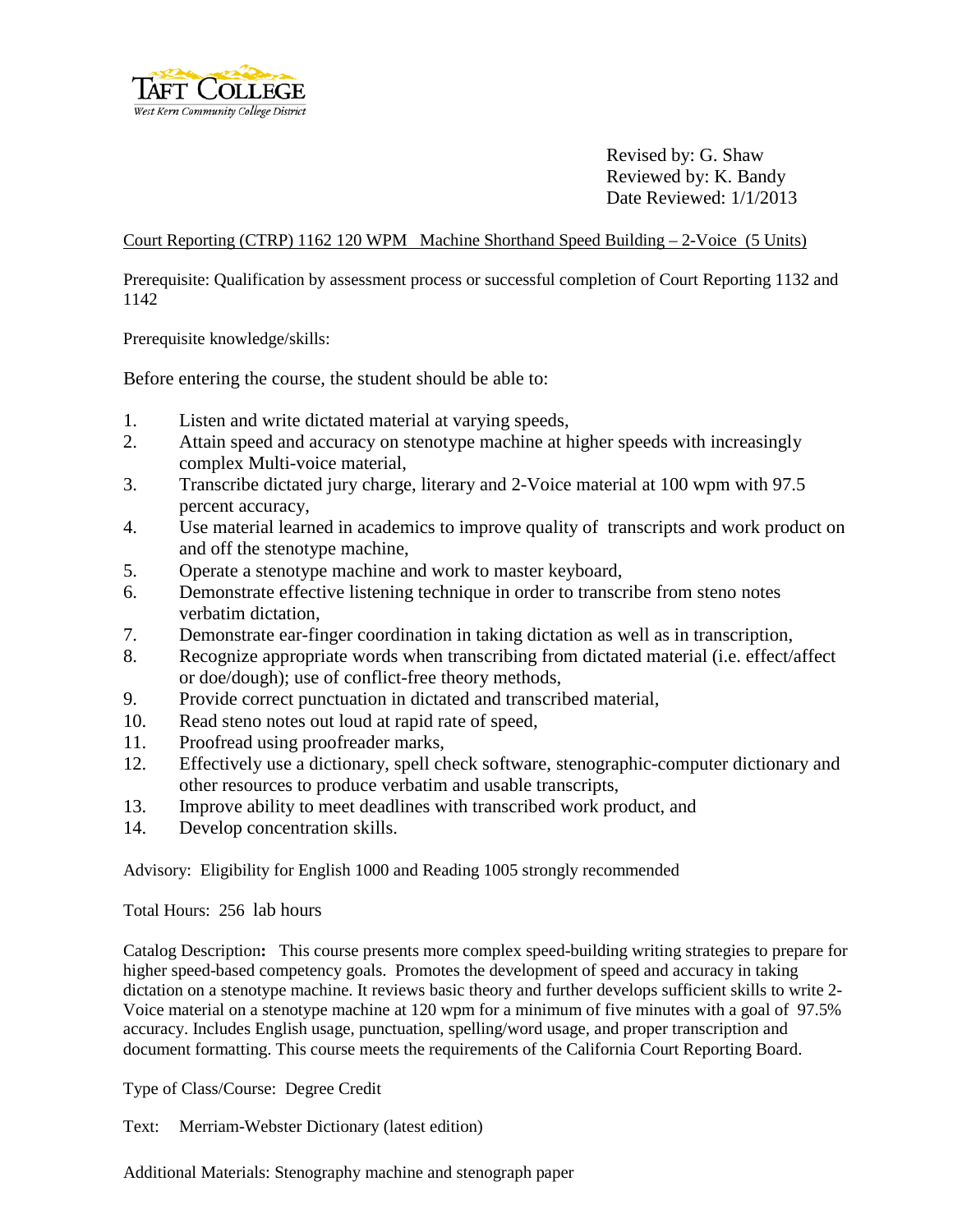

Course Objectives:

By the end of the course, a successful student will be able to:

- 1. Listen and write increasingly more complex material at varying speeds,
- 2. Attain speed and accuracy on stenotype machine at higher speeds with increasingly complex dictated material,
- 3. Pass one five-minute 2-Voice dictation test at 120 wpm with a pass rate of 97.5%,
- 4. Use material learned in academics to improve quality of transcripts and work product on and off the stenotype machine,
- 5. Operate a stenotype machine and work to master keyboard,
- 6. Demonstrate effective listening technique in order to transcribe from steno notes verbatim dictation,
- 7. Demonstrate ear-finger coordination in taking dictation as well as in transcription,
- 8. Recognize appropriate words when transcribing from dictated material (i.e. effect/affect or doe/dough); use of conflict-free theory methods,
- 9. Provide correct punctuation in dictated and transcribed material,
- 10. Read steno notes out loud at rapid rate of speed,
- 11. Proofread using proofreader marks,
- 12. Effectively use a dictionary, spell check software, stenographic-computer dictionary and other resources to produce verbatim and usable transcripts,
- 13. Improve ability to meet deadlines with transcribed work product, and
- 14. Develop concentration skills.

Course Scope and Content (laboratory):

- Unit I Speed Building Techniques
	- A. Daily observations
	- B. Dictation at 120 wpm of various complex 2-Voice material
	- C. Theory techniques through timed dictation tests
	- D. Theory techniques through word usage and spelling tests
	- E. Concentration and listening skills: timed dictation tests
	- F. Read back steno notes
	- G. Complex material from legal opinion, literary, medical, and multi-voice

## Unit II Dictation/Transcription Outcome

- A. Daily observations
- B. Personal dictionary
- C. Identify homonyms, numbers, possessives and symbols
- D. Writing "briefs", (steno shorthand abbreviations)
- E. Read and transcribe steno notes
- F. Transcribe, edit and proofread timed dictation documents

## Unit III Skills development

- A. Build speed and continue to master writing dictated material
- B. Practice material from various media sources
- C. Lab practice material (CD's, DVD's, tapes, etc) to improve speed